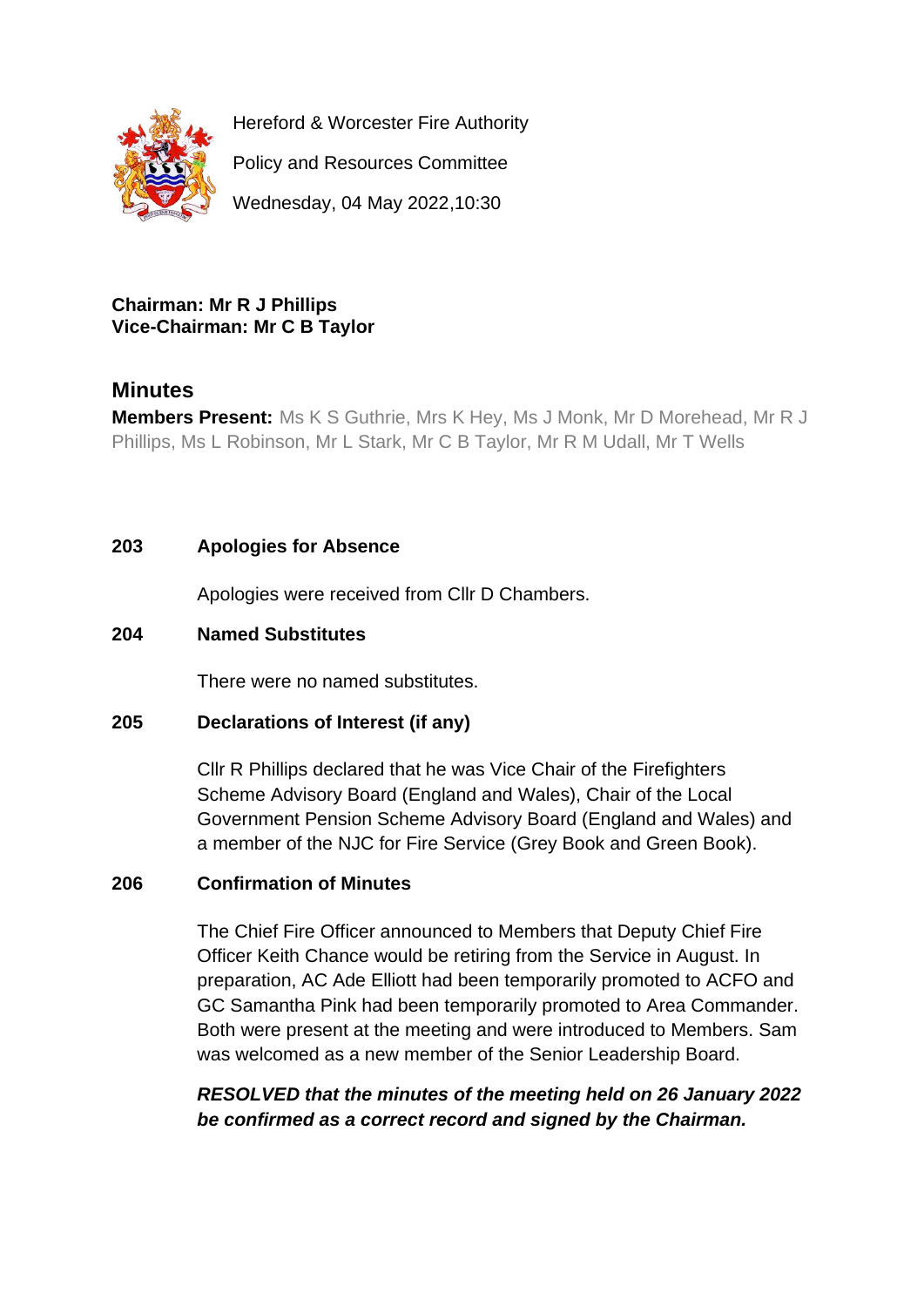### **207 Budget Monitoring 2021/22 – Quarter 4**

The Treasurer presented Members with a view of the out-turn position on the revenue and capital budget for 2021/22. It was explained that this was an interim view, in advance of the Provisional Financial Out-turn report to the Fire Authority in June.

The Treasurer highlighted three areas where the revenue budget had been adjusted to £35.275m:

- 1. Allocation of funds from Fire Control reserve;
- 2. Tax income guarantee grant; and
- 3. Funding budgets.

### *[Cllr L Robinson entered the meeting at 10.38am].*

With regard to Treasury management, the Treasurer confirmed that there had been no additional borrowing due to the Authority currently holding significant earmarked revenue reserves and capital receipts from the sale of the old HQ building in 2020/21 and the recent disposal of surplus assets in Bromsgrove, Bewdley and Stourport.

# *[Cllr K Hey entered the meeting at 10.40am].*

A Member queried the underspend on Prevention following the requirement to carry out inspections by the HMICFRS. The Chief Fire Officer explained that this was due to the Service already holding a significant stock of smoke alarms which haven't been able to be restocked due to Covid. Members were assured that this underspend was for the procurement of the smoke alarms only.

The Chairman suggested that narrative be included in the June Fire Authority report recommending the underspend be added to the budget.

#### *RESOLVED that the Committee:*

#### *i) approves the revised core revenue budget at £35.276m;*

*ii) notes the net revenue and capital out-turn projections are still subject to change; and*

*iii) approves the principle that the additional rates grant is earmarked for the major building schemes.*

#### **208 Pensions Board Update (Fire Pension Schemes)**

ACFO Guy Palmer updated Members on the activities of the Pensions Board for the Firefighter Pension Schemes (FPS) to assist the Scheme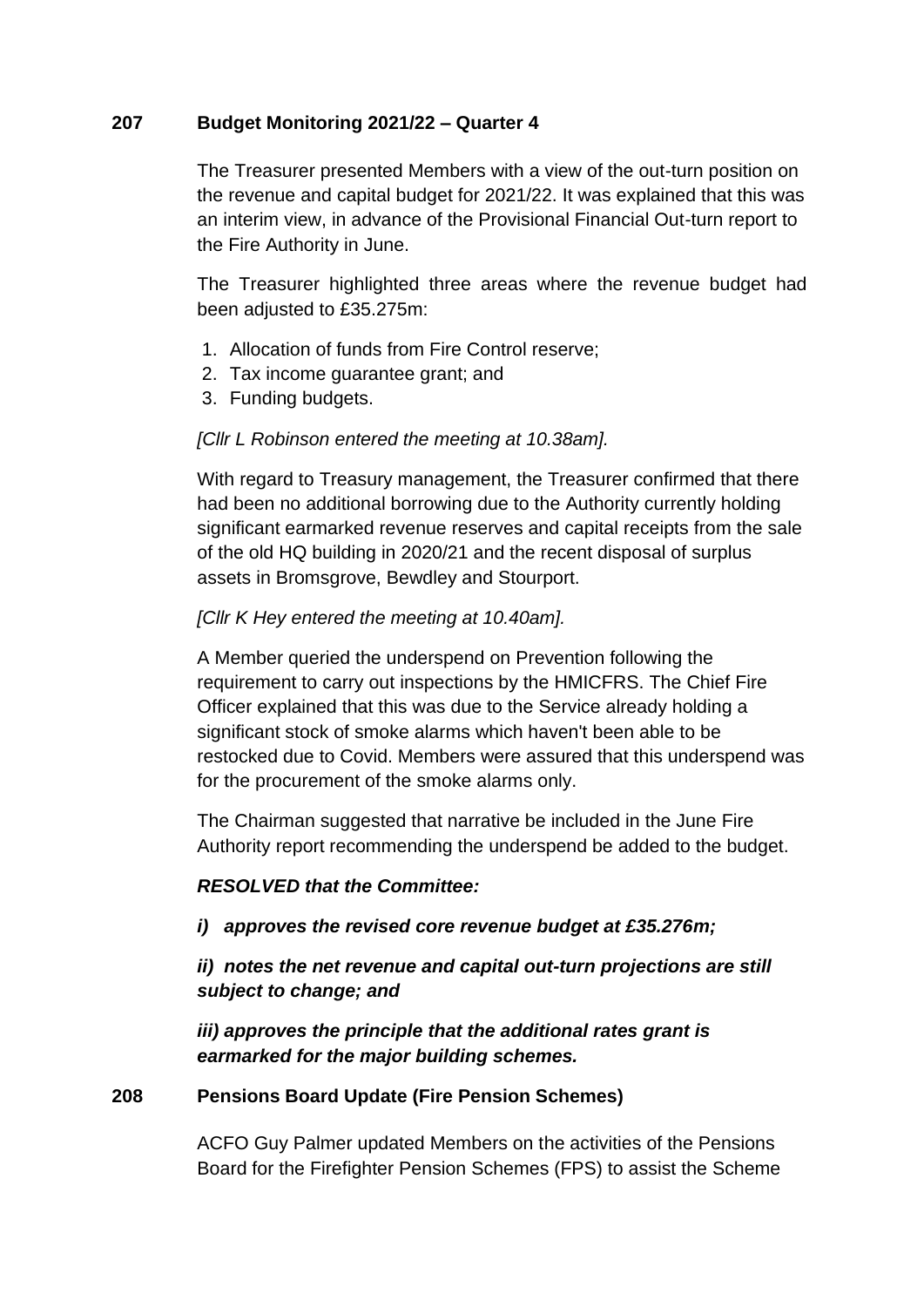Manager in securing compliance with the Public Services Pensions Act 2013.

*RESOLVED that the following areas of progress were noted:*

*i) the Pensions Board continues to be compliant with the Public Services Pensions Act 2013.*

*ii) in line with the expectations of the Pensions Regulator, it was decided that the Pensions Board would move to four meetings per year.*

#### **209 Slavery and Human Trafficking Statement 2021/2022**

The Head of Legal Services presented Members with the draft Slavery and Human Trafficking Statement 2021/2022 for adoption which sets out the steps that the Authority have taken to prevent modern slavery in its supply chains and own business. The Statement relates to the financial year 1st April 2021 to 31st March 2022.

Members noted that this was very much the first statement produced, future statements would show development and progression in this area.

Members sought assurances regarding the reporting process if staff came across incidents of concern. The Chief Fire Officer explained that arrangements would be similar to current safeguarding arrangements and that staff had received extensive training in this area. He highlighted that eight of the Service's flexible duty officers were designated as national inter-agency liaison officers and have the necessary contacts to report any concerns.

Members were pleased with the work to date and looked forward to receiving further updates.

*RESOLVED that the Slavery and Human Trafficking Statement 2021/2022 be approved and published on the Service website.*

#### **210 Young Firefighters Association**

The Chief Fire Officer presented Members with the current position of the Young Firefighters Association (YFA) and proposed a review to alter the delivery model prior to recommencement following the lifting of Covid-19 restrictions.

Members noted that moving to UK Fire Cadets would enable the group to take advantage of a nationally structured programme that was evolving and improving with current topics and lessons.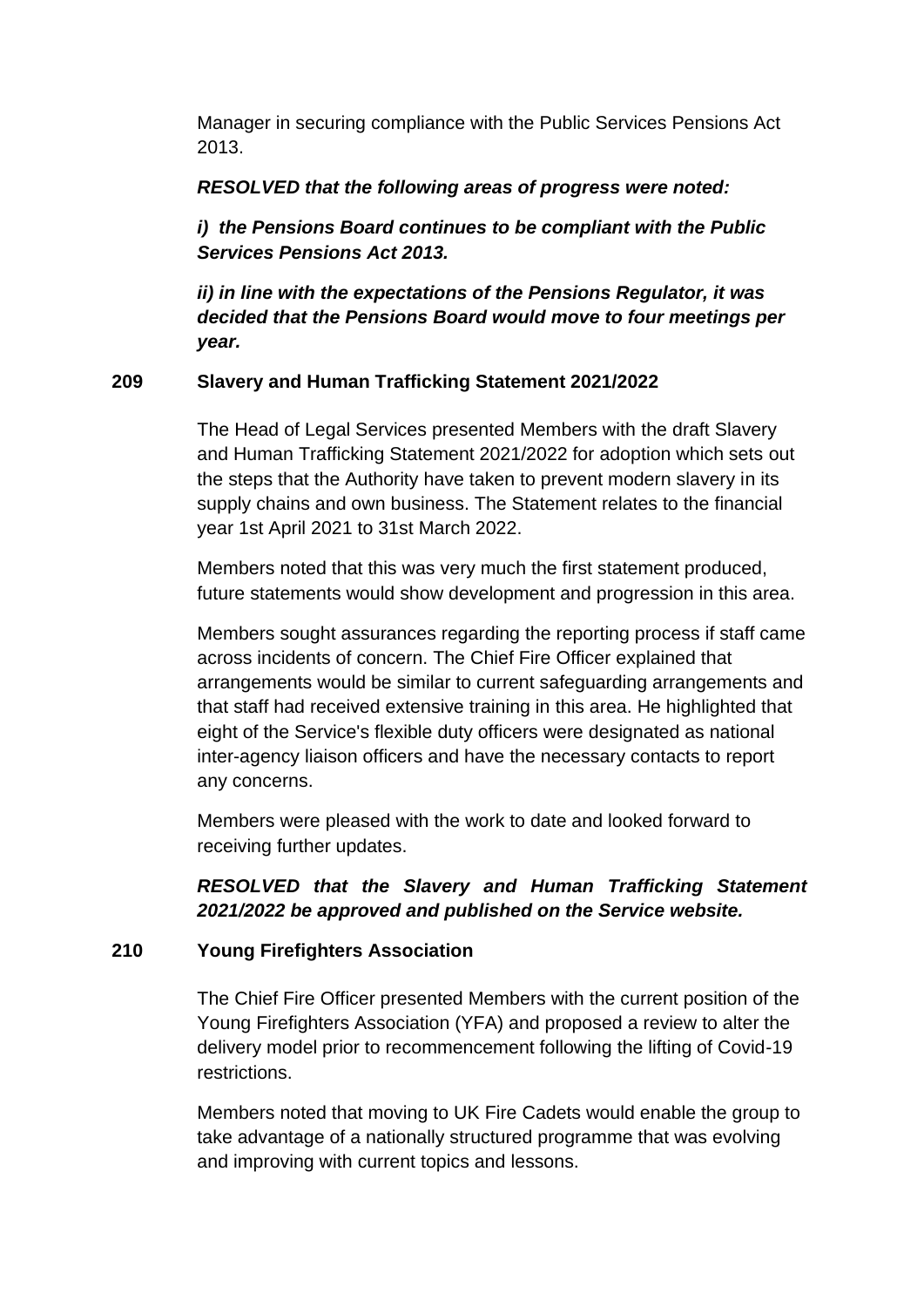Members approved the move from YFA to UK Fire Cadets and noted that it would commence operating in September 2022, which would align with the start of the new academic year and would also allow sufficient time to implement any changes identified in the gap analysis.

It was agreed by Members that a Member Champion should be elected for HWFRS's UK Fire Cadets, as has in previous years, and this would be proposed at the Fire Authority meeting in June.

### *RESOLVED that:*

*i) the existing Young Firefighters Association (YFA) be replaced by the NFCC endorsed format UK Fire Cadets, with a branch based at Droitwich Fire Station.*

*ii) a Member Champion be proposed at the Fire Authority meeting in June.*

# **211 Property Services Update**

*RESOLVED that the press and public be excluded for the duration of this item on the grounds that the information to be discussed would likely involve the disclosure of exempt information namely the business affairs of any person including the Authority.*

ACFO Ade Elliott presented Members with an update on the current property programme.

Members noted that there were currently four new build schemes being planned/developed, including; Broadway Fire Station, Redditch Fire Station, Hereford Fire Station and a Strategic Training Facility in north Herefordshire. Planned and reactive property maintenance continues across the Service's estate. Site disposal of the former fire station sites at Windsor Street Bromsgrove, Bewdley and Stourport had been completed and Kidderminster continued to be progressed.

Members were assured that the Treasurer was building in contingency funds in anticipation of the current capital build programme due to the inflationary pressures being seen across the building sector. Members would be updated as projects developed, notably Redditch and Hereford fire station builds.

*[Cllr D Morehead left the meeting at 11.34am].*

# *RESOLVED that:*

*i) the property update and progress was noted, and*